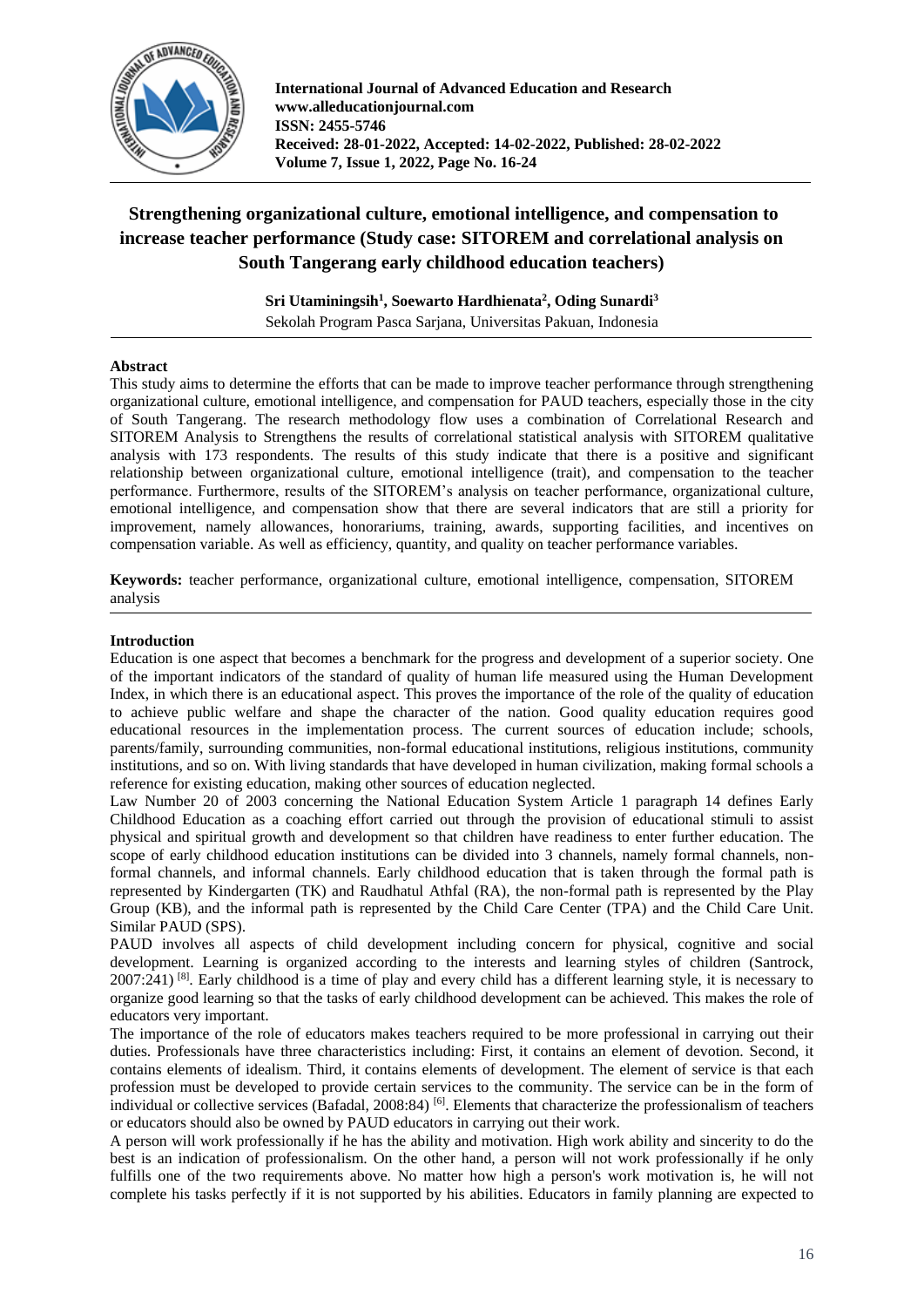have the ability and motivation so that they are considered professional and have competence as PAUD educators.

Teachers in carrying out their assigned responsibilities are always faced with challenges and problems or polemics that can create new innovations in supporting the development of the world of education. Teachers are also among those who cannot work alone as one of the education providers. The role of researchers is needed as additional support to participate in developing the world of education through research conducted.

Based on factual data through observation of the results of students' mastery scores and the preliminary research above, most of the above discusses the performance of teachers from the point of view of how teachers work in carrying out their duties and responsibilities in terms of quantity, quality, efficiency, skills in implementing the curriculum, and effectiveness. Therefore, researchers still see opportunities for renewal in terms of compensation instruments and also the PAUD teacher analysis unit (SPS) as PAUD that is integrated with POSYANDU with research locations in the South Tangerang City area.

#### **Tinjauan Literatur**

Performance is stated by Robbins and Coulter (2012: 492)<sup>[10]</sup> as a result of an activity, with the criteria whether the results are said to be efficient and effective. There are several factors that are used to measure performance, namely (a) Work Productivity, (b) Work Effectiveness, and (c) Efficiency of the work performed.

According to Suntor (2009: 193) <sup>[14]</sup>, performance is the result of work that can be achieved by a person or group of people in an organization in order to achieve organizational goals within a certain time. The several factors that become performance measures are (a) Work Quality, which is measured by employees' perceptions of the quality of the work produced and the perfection of tasks on the skills and abilities of employees (b) Quantity of Work, which is measured by the number of units produced or the number of cycles of work activities. successfully completed (c) Timeliness, which is the level of activity completed at the beginning of the stated time, from the point of view of coordinating with the output results and maximizing the time available for other activities (d) Effectiveness, which is the level of use of organizational resources (manpower, money, technology, raw materials) are maximized with the intention of increasing the yield of each unit in the use of resources.

According to Bangun (2012: pp. 231-234) <sup>[1]</sup>, performance is the result of work achieved by a person based on job requirements. Meanwhile, indicators of performance are as follows: (a) number of jobs, (b) quality of work, (c) punctuality, (d) attendance, and (e) ability to work together.

According to Daft (2010: 8) <sup>[2]</sup>, performance is an effort to achieve work results and goals by using resources in effective and efficient ways. According to Daft, several dimensions that can be used to measure performance include (a) Goal Achievement, (b) Productivity, (c) Service Satisfaction, (d) Efficiency, and (e) Effectiveness.

Meanwhile, Gibson, Ivancevich, Donnelly, and Konopaske (2012:  $31-32$ ) [4], define organizational culture as something that is perceived by an employee and how this perception forms a pattern of beliefs, values, and expectations. There are 3 dimensions of organizational culture, including (a) Artifacts and Creations, (b) Values, and (c) Basic Assumptions.

According to Tahir (2014: 106)  $^{[15]}$ , organizational culture is a shared understanding of all members of the organization to behave the same both outside and inside the organization. Factors that can be used to measure organizational culture include (a) Individual initiative: namely the level of responsibility, freedom, and independence of the individual. (b) Tolerance: namely the extent to which employees are encouraged to act aggressively, innovatively, and dare to take risks. (c) Has direction: that is the extent to which the organization creates clear goals and expectations regarding achievement. (d) Integrated: the degree to which the units in the organization are encouraged to work in a coordinated manner. (e) Management support: ie the degree to which managers provide clear communication, assistance and support to their subordinates. (f) Control: namely the number of regulations and direct supervision used to monitor and control employee behavior. (g) Identity: ie the degree to which members identify themselves as a whole with their organization rather than with a particular work group or with an area of professional expertise. (h) Reward system: ie the extent to which the allocation of rewards (salary increases, promotions) is based on employee performance criteria as opposed to seniority, favoritism, and so on. (i) Conflict tolerance: ie the degree to which employees are encouraged to express conflicting criticism openly. anthropological model, each organization has its own way and outsiders carry their stuff as observers, and understand the new environment and culture before changes or observations. can be done. There are 3 dimensions of organizational culture, namely: (a) Artifacts, (b) proposed values, and (c) basic assumptions.

Zeidner, Matthews, & Roberts (2009: 25-32) <sup>[16]</sup> define emotional intelligence (trait model) as positive qualities in a person's personality as a whole that can be used in responding to various things that happen inside and outside oneself. These positive qualities represent a person's emotional self-confidence, behavioral style, and qualitative experiences that are adaptive in several contexts. According to him, there are four important components of emotional intelligence, namely (a) identifying emotions, (b) assimilating emotions into the mind, (c) understanding emotions, and (d) managing emotions in oneself and others.

According to Sanchez-Ruiz, Perez-Gonzales, and Petrides (2010: 51-57) [11], emotional intelligence is the relationship between perceptions of oneself and personality qualities and thoughts related to emotions located at lower levels of the personality hierarchy. Factors that can be used as indicators of emotional intelligence are (a) Feeling of well-being, (b) Self-control over emotions and stress, (c) Emotionality, (d) Social awareness of other people's emotions, (e) Ability to adapt to new conditions, and (f) Self-motivation in facing difficulties.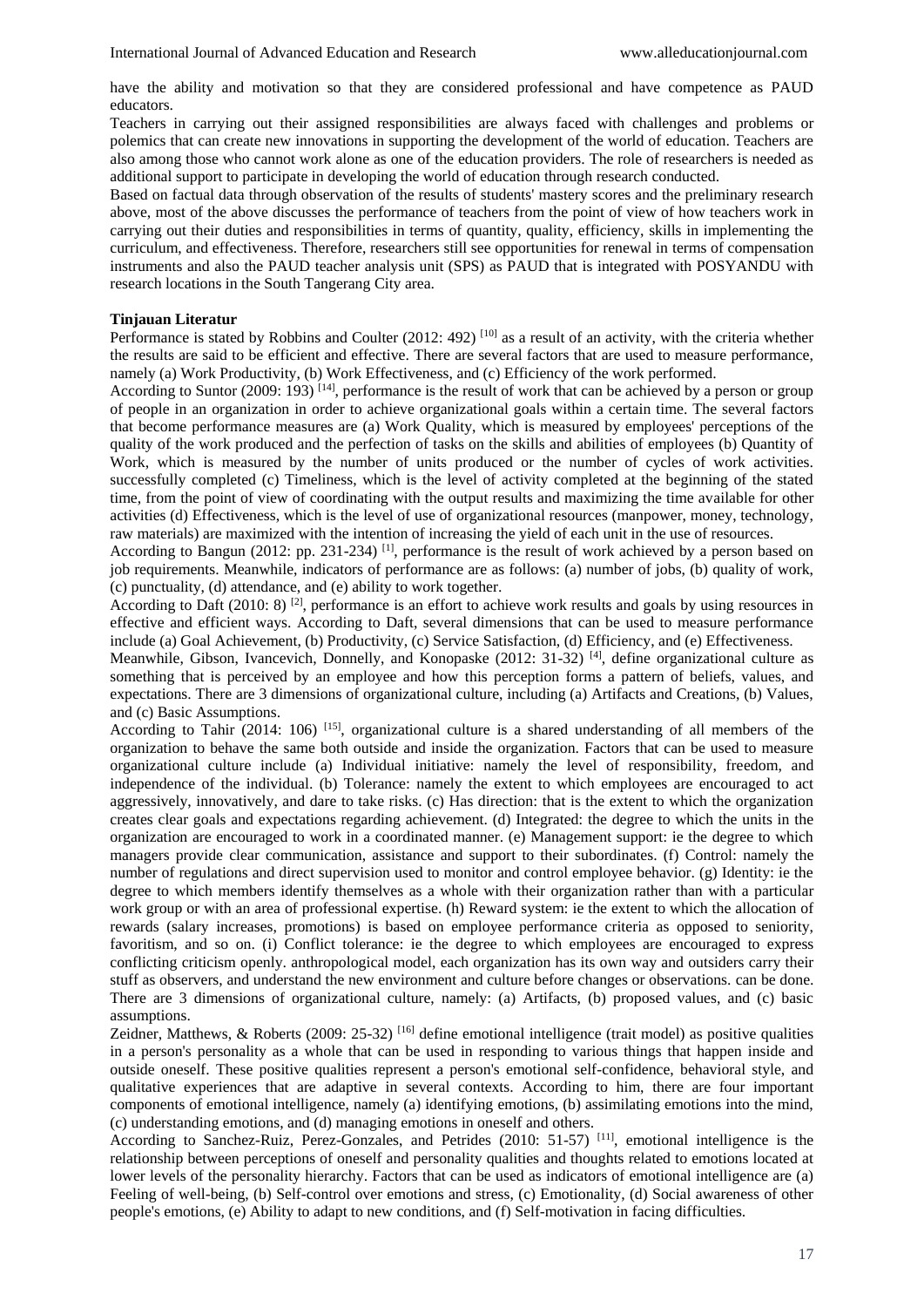Furthermore, Parker, Summerfeldt, Walmsley, O'Byrne, Dave, and Crane (2020: 468-487), define emotional intelligence as a set of personality qualities as well as qualities of thoughts, attitudes, and perceptions in relation to emotions that can be associated with self-conception and can be measured by self-report/evaluation. The four factors of emotional intelligence are (a) Intrapersonal: recognizing and understanding one's feelings, (b) Interpersonal: being prosocial, (c) Adaptability: being able to adjust one's emotions and behavior to changing situations, and (d) Stress management: managing negative emotions, resisting, or delaying impulses.

Dessler (2008: 390) argues that compensation is all forms of payment or rewards given to employees in relation to their employees. There are two dimensions/forms of compensation, namely (a) Direct Financial Compensation: Wages/salaries, incentives, commissions, and bonuses, and (b) Indirect Financial Compensation: insurance, vacation payments.

Furthermore, Ivancevich (2009: 294-295<sup>[7]</sup> reveals that compensation is a function of HR management that regulates the forms of rewards given to employees as compensation for employee performance in carrying out company duties. There are 3 (three) dimensions of compensation, including (a) Dimensions Direct Financial Compensation, (b) Indirect Financial Compensation Dimensions, and (c) Non-Financial Compensation.

In line with the opinion above, Daft  $(2010: 329-330)$ <sup>[2]</sup> states that compensation is all payments of money and all commodities/goods used as rewards for employees. There are 2 forms of compensation, namely (a) Wages and Salaries, including bonuses and commissions, and (b) Benefits: health insurance, and paid vacations.

# **Studi Presentasi**

In general, this study aims to find ways or strategies to improve teacher performance in SPS PAUD through strengthening organizational culture variables, emotional intelligence, and compensation, by identifying the strengths of the relationship, as follows:

- 1. The relationship between organizational culture and teacher performance.
- 2. The relationship between emotional intelligence and teacher performance.
- 3. The relationship between compensation and teacher performance.
- 4. The relationship between organizational culture and emotional intelligence together with teacher performance.
- 5. The relationship between organizational culture and compensation together with teacher performance.
- 6. The relationship between emotional intelligence and compensation together with teacher performance.
- 7. The relationship between organizational culture, emotional intelligence, and compensation together with teacher performance.

#### **Kerangka Konseptual**

That there are several variables that are suspected to have a relationship and affect the performance of teachers in this study. So that the research is not too broad and focuses on variables that are directly related to teacher performance, it is necessary to have restrictions on this research. Therefore, this study limits it to one dependent variable, namely teacher performance, and three independent variables, namely organizational culture, emotional intelligence, and compensation. As for the unit of analysis in this study, SPS PAUD teachers in South Tangerang City.

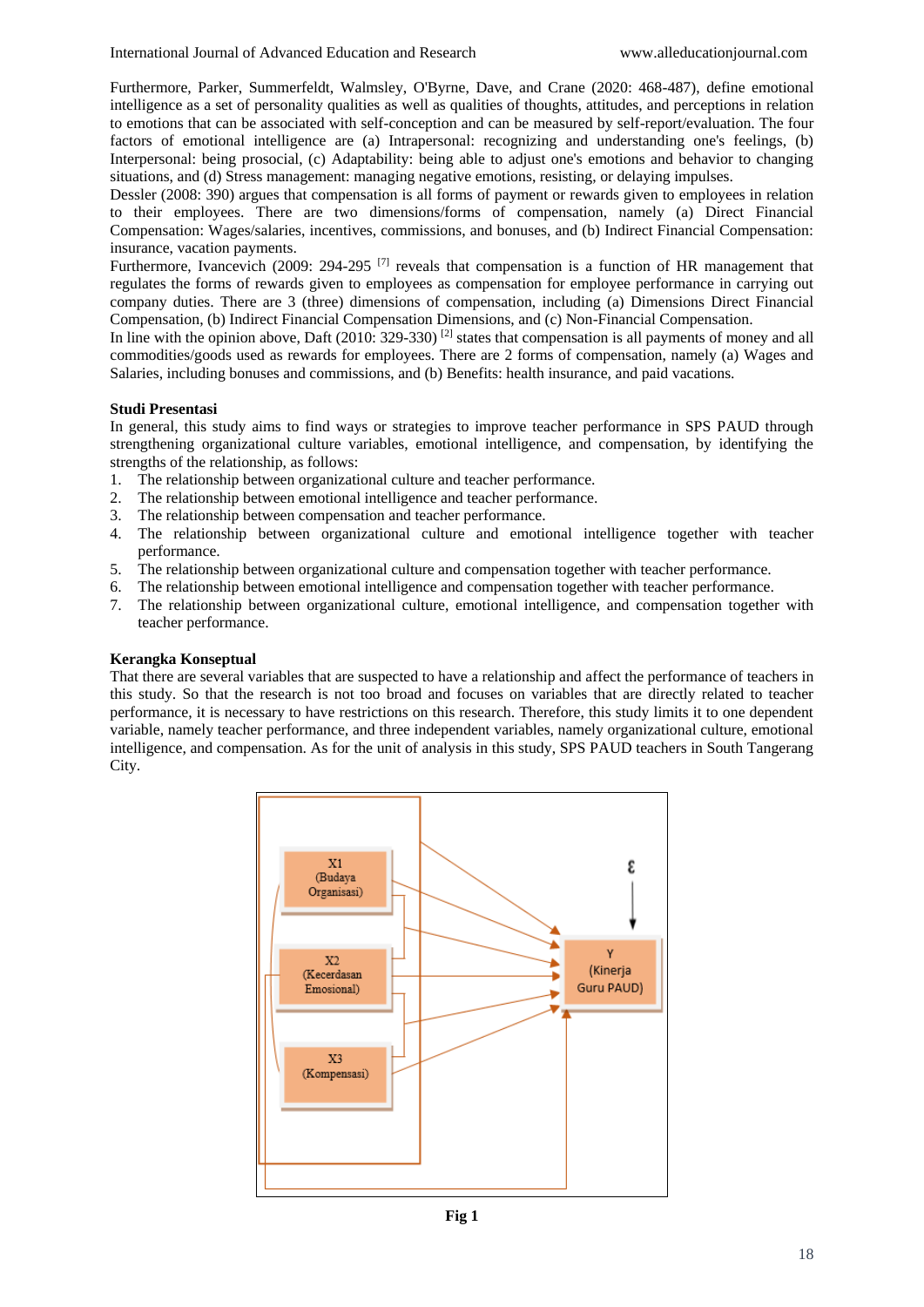# **Based on the description above, the problem is then formulated in the form of research questions as follows**

- 1. Is there a relationship between organizational culture and teacher performance?
- 2. Is there a relationship between emotional intelligence and teacher performance?
- 3. Is there a relationship between compensation and teacher performance?
- 4. Is there a relationship between organizational culture and emotional intelligence together with teacher performance?
- 5. Is there a relationship between organizational culture and compensation together with teacher performance?
- 6. Is there a relationship between emotional intelligence and compensation together with teacher performance?
- 7. Is there a relationship between organizational culture, emotional intelligence, compensation together with teacher performance?
- 8. Do strengthening organizational culture, emotional intelligence, and compensation improve teacher performance?

# **Metodologi**

# *A. Sample and Population*

The population is a generalization area consisting of: objects/subjects that have certain quantities or characteristics determined by a researcher to be studied and then draw conclusions (Sugiyono, 2013: 148). The population in this study were all teachers of the same type of early childhood education unit (SPS) in South Tangerang City with a total of 312 teachers spread over 7 (seven) sub-districts*.*

The sampling technique used in this study uses proportional random sampling, so that the units and elementary units of the population will have an equal probability of being selected as the research sample. The population of SPS teachers in the city of South Tangerang is 312 people spread over 57 PAUD schools. Determination of the number of samples used in this study using the formula developed by Isaac and Michael, with the following formula:

$$
s = \frac{\lambda^2.N.P.Q}{d^2(N-1) + \lambda^2.P.Q}
$$
  
s = 172, 406

Rounded into 173 minimum sample Notes: S: sample  $λ2$ : Chi-Square at alpha = 0, 05 N: population P: proportion from population (0, 5) Q:  $1-P(1-0, 5=0, 5)$ d: alpha (0,05)

#### *B. Data Collection*

Data collection techniques in this study used a questionnaire or questionnaire. The purpose of giving questionnaires to respondents is to get information about what they get about several variables to be used as data sources in this study. The instrument used to measure the dependent variable (Y), namely the Performance of Early Childhood Education Teachers (PAUD) and the independent variables, namely Organizational Culture (X1), Emotional Intelligence (X2), and Compensation (X3). Instruments to measure teacher performance in carrying out their duties, and instruments to measure organizational culture, emotional intelligence, and compensation for PAUD teachers in South Tangerang City.

# *C. Data Analysis*

Research data collection is done by distributing questionnaires to respondents who have been selected as samples. The results of the questionnaires were collected and recorded in order to analyze the data to test the research hypotheses and to determine the strength of the relationship between organizational culture, emotional intelligence, and compensation with teacher performance.

To find out the description of the data on the object under study, a statistical description will be made. In descriptive statistics, non-inferential data will be presented, namely: the average value of the comparison of the number of scores with the number of respondents (mean), the middle value based on the order of the magnitude of the score data (median), the value that occurs frequently (mode), the deviation of the data to the average value. the mean (standard deviation), the value of the quantitative data scatter variation (variance), the range of scores (range) and the total amount of data (sum). Other data descriptions are frequency distribution tables and histogram graphs.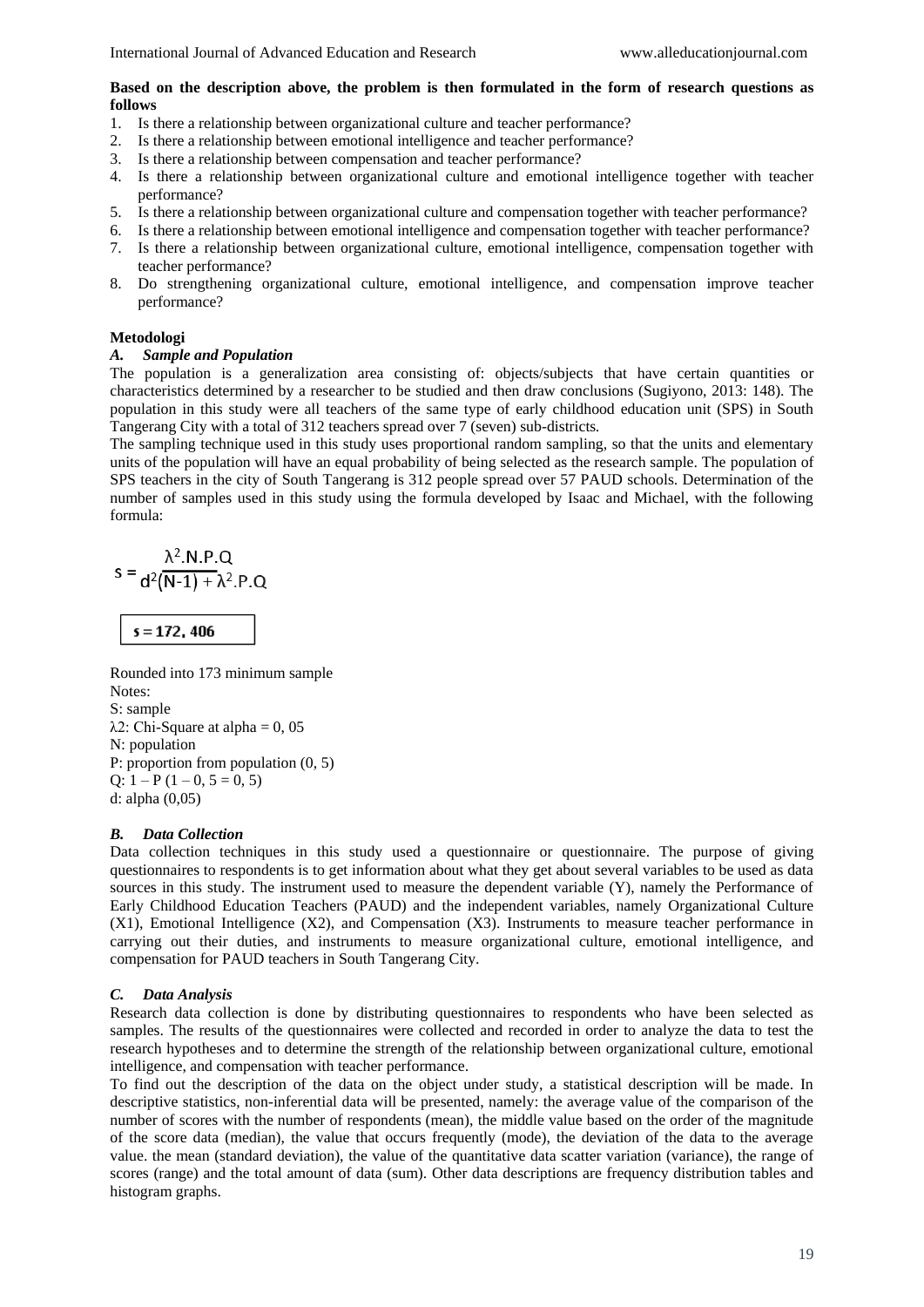Inferential statistic analysis was used to test the hypothesis by using simple regression and correlation analysis techniques and multiple regression and correlation analysis techniques. Before testing the hypothesis, the analysis requirements were first tested, namely: normality test of estimated error, homogeneity test and linearity and significance test of the regression equation. The linearity and significance test of the regression and correlation coefficients is a test used to measure the level of closeness of the linear relationship between a pair of variables (variables), and is carried out on all independent variables.

# *D. SITOREM Analysis*

In this study, a qualitative recommendation analysis method was used with the aim of complementing the results of quantitative research. The implementation of qualitative research methods is carried out using the SITOREM method. SITOREM stands for "Scientific Identification Theory to Conduct Operation Research in Education Management", which in general can be interpreted as a scientific method used to identify variables (theory) to carry out "Operation Research" in the field of Education Management (Soewarto Hardhienata, 2017) In the context of this research, SITOREM is used as a method to perform:

1. Identify the strength of the relationship between the independent variable and the dependent variable.

- 2. Analysis of the value of research results for each indicator of research variables
- 3. Analysis of the weight of each indicator of each research variable based on the criteria "Cost, Benefit, Urgency and Importance".

# **Results**

The research data that has been obtained based on each variable of teacher performance (Y), organizational culture  $(X1)$ , emotional intelligence  $(X2)$ , and compensation  $(X3)$  are then processed through descriptive statistical calculation stages so that it becomes more complex information and is presented. in the form of descriptions. The data that is used as the basis for the description of the results of this study include the score of the instrument items that refer to the 4 (four) research variables that become the object, namely teacher performance (Y) as the dependent variable, organizational culture (X1), emotional intelligence (X2), and compensation (X1). X3) as independent variables, before looking at the roles of all these variables as independent-dependent roles. The description results obtained include: statistical description of the amount of data (n), average score (mean), middle score (median), score that occurs most often (mode), standard deviation or standard deviation (Sd), highest score and lowest score, range of scores, and sample variance. Furthermore, histograms, theoretical and empirical scores and the average indicator scores of each variable were made.

| <b>Descriptive Statistics</b> | v       | $\mathbf{X}_1$ | $\mathbf{X}_2$ | $\mathbf{X}_3$ |
|-------------------------------|---------|----------------|----------------|----------------|
| N sample                      | 173     | 173            | 173            | 173            |
| Mean                          | 125,976 | 141,190        | 141,190        | 134,283        |
| Median                        | 126,000 | 140,000        | 140,000        | 134,000        |
| Modus                         | 126,000 | 139,000        | 139,000        | 139,000        |
| Std. Deviation                | 8,4371  | 12,2376        | 12,2376        | 18,1897        |
| Variance                      | 71,186  | 149,760        | 149,760        | 330,867        |
| Range                         | 40,00   | 52,00          | 52,00          | 84,00          |
| Minimum                       | 102,00  | 113,00         | 113,00         | 84,00          |
| Maximum                       | 142,00  | 165,00         | 165,00         | 168,00         |
| Sum.                          | 21.794  | 24.426         | 24.426         | 23.231         |

**Table 1**

**Source:** Data

Based on the data above, it is not seen that the values are too far from the median value. So it can be assumed that the data used does not have problems for further statistical testing, namely the statistical test requirements stage. In the following, the results of the statistical requirements test carried out include the standard error normality test using the Kolmogorov Smirnov test, the homogeneity test using Levene Statistics, and the linearity test by looking at the significance of Deviation from Linearity.

| Variance              | <b>K-Smirnov</b> | <b>K-Smirnov Table</b> | Prob. |
|-----------------------|------------------|------------------------|-------|
| $Y -$                 | 0,053            | 0,10264                | 0,200 |
|                       | 0,036            | 0,10264                | 0,200 |
| $Y - Y_3$             | 0,065            | 0,10264                | 0,076 |
| $\rm Y-Y_{1.2}$       | 0,037            | 0,10264                | 0,200 |
| $\rm Y-\hat{Y}_{1.3}$ | 0,039            | 0,10264                | 0,200 |
| $Y - \hat{Y}_{2.3}$   | 0,040            | 0,10264                | 0,200 |
| $Y - \hat{Y}_{1,2,3}$ | 0.052            | 0,10264                | 0,200 |

**Table 2**

**Source:** Data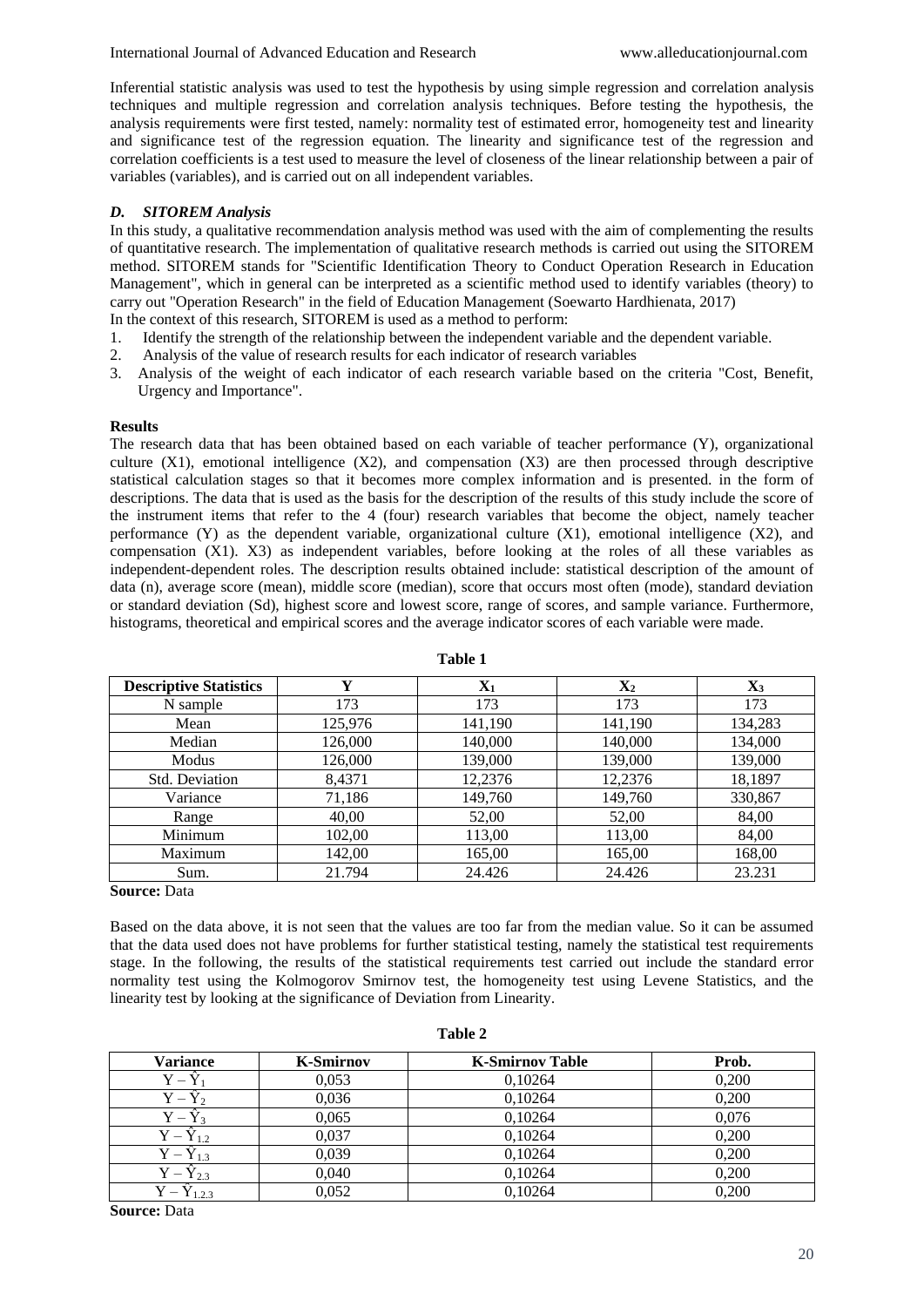From the results of the Kolmogorov-Smirnov test above, in general it can be concluded that all models have normal data distribution. This can be seen from the probability value which is above 0.05. Therefore, the Levene Statistical homogeneity test was then carried out with the results as below.

#### **Table 3**

| Variable   | Prob. | $\alpha$ | Conclusion |
|------------|-------|----------|------------|
| $X_1$ to Y | 9.094 | 0,05     | Homogen    |
| $X_2$ to Y | 0.057 | 0.05     | Homogen    |
| $X_3$ to Y | 0,056 | 0,05     | Homogen    |

**Source:** Data

From the results of the analysis carried out, all variables produce a significance value above 0.05 so it can be concluded that all variables are homogeneous. Therefore, we need to continue the process of testing this requirement by performing a linearity test with the results below.

| Variable                       | Prob  | a    | Conclusion |
|--------------------------------|-------|------|------------|
| $\mathrm{X}_1$ to $\mathrm{Y}$ | 0.449 | 0,05 | Linier     |
| X2 to Y                        | 0,802 | 0,05 | Linier     |
| $X_3$ to Y                     | 0,672 | 0,05 | Linier     |

**Table 4**

### **Source:** Data

From the results of the analysis of the linearity test through Deviation from linearity produced by each variable, the probability/significance is above 0.05 for each independent variable. Therefore, it can be concluded that the correlation of all independent variables to the dependent variable is linear.

At this stage, all statistical requirements tests have concluded that all variables have passed the requirements for hypothesis testing through correlational and regression statistics. The following is a summary of the results of the correlational test and hypothesis testing obtained.

| Corr      | Control        | <b>Coefficient</b> | <b>T-value</b> | $T_{\text{table}} \alpha = 0.05$ |
|-----------|----------------|--------------------|----------------|----------------------------------|
| $Y - X_1$ | $X_2$          | $ry1.2 = 0,463$    | 6,886          | 1,9738                           |
| $Y - X_1$ | $\mathrm{X}_3$ | $ry1.3 = 0,484$    | 7,213          | 1,9738                           |
| $Y - X_2$ | $\Lambda$ 1    | $ry2.1 = 0,486$    | 7.251          | 1.9738                           |
| $Y - X_2$ | X3             | $ry2.3 = 0,517$    | 7.875          | 1.9738                           |
| $Y - X_3$ | $\Delta$       | $ry3.1 = 0,427$    | 6.157          | 1.9738                           |
| $Y - X_3$ | $X_2$          | $ry3.2 = 0,445$    | 6,479          | 1.9738                           |

### **Table 5**

**Source:** Data

If seen from the results of the partial correlation test above, it can be concluded that all the correlation tests carried out have moderate correlation strength with various controlling variables. The highest level of correlation is the correlation between emotional intelligence and teacher performance with compensation as a control variable.

Meanwhile, from the results of the regression carried out, it can be concluded that all independent variables have a significant influence on the dependent variable. The following is a summary of the regression results on all research models to answer the proposed hypothesis.

**Table 6**

| <b>Hypotheses</b> | <b>Models</b>                      | <b>Correlation Coefficient</b> | <b>Prob</b> | <b>Conclusion</b>                     |
|-------------------|------------------------------------|--------------------------------|-------------|---------------------------------------|
|                   |                                    |                                |             |                                       |
| $H_1$             | $X_1$ through Y                    | 0.609                          | 0,000       | Reject $H_0$ , therefore accept $H_1$ |
| H <sub>2</sub>    | $X_2$ through Y                    | 0,621                          | 0,000       | Reject $H_0$ , therefore accept $H_1$ |
| H <sub>3</sub>    | $X_3$ through Y                    | 0,572                          | 0,000       | Reject $H_0$ , therefore accept $H_1$ |
| $H_4$             | $X_1$ and $X_2$ through Y          | 0,721                          | 0,000       | Reject $H_0$ , therefore accept $H_1$ |
| $H_5$             | $X_1$ and $X_3$ through Y          | 0,696                          | 0,000       | Reject $H_0$ , therefore accept $H_1$ |
| $H_6$             | $X_2$ and $X_3$ through Y          | 0,712                          | 0,000       | Reject $H_0$ , therefore accept $H_1$ |
| H <sub>7</sub>    | $X_1, X_2$ and $X_3$ through Y     | 0,762                          | 0,000       | Reject $H_0$ , therefore accept $H_1$ |
| $H_8$             |                                    |                                |             | Strengthening all independent         |
|                   | Strengthening $X_1, X_2$ dan $X_3$ |                                |             | variable could improve teacher        |
|                   | could improve Y                    |                                |             | performance                           |

**Source:** Data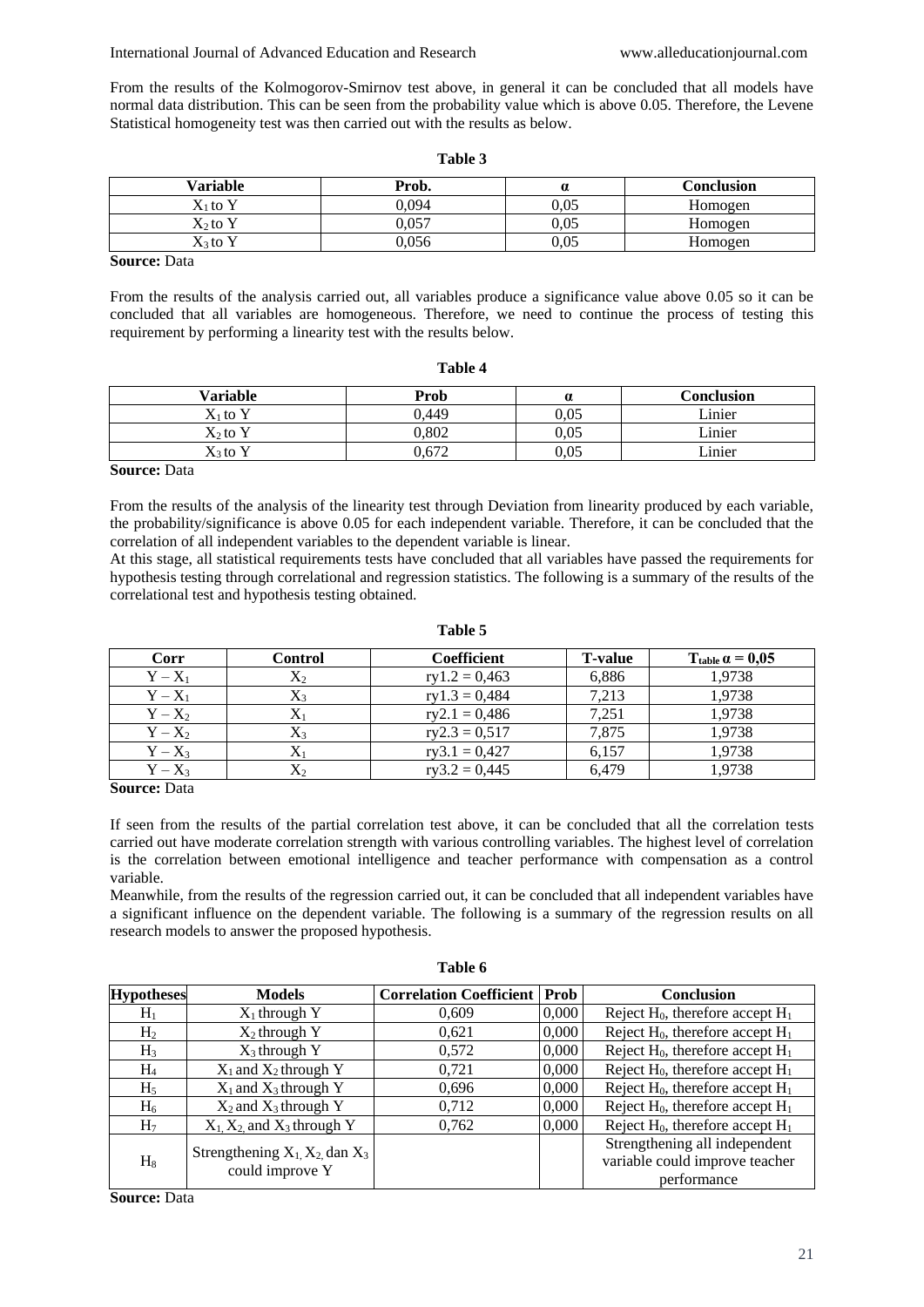From the results above, it can be seen that all hypotheses of the proposed model are accepted and almost all of these models have a high correlation, except for the third model, namely the correlation between compensation and teacher performance, which has a moderate category. Furthermore, a summary of the results of the SITOREM test can be described from the analyzes that have been obtained.

|                | Organization Culture, $(R_{y1} = 0.609)$ , $2nd Rank$             |              |  |  |  |
|----------------|-------------------------------------------------------------------|--------------|--|--|--|
|                | <b>Indicators After Expert Judgement</b>                          | <b>Score</b> |  |  |  |
| 1              | Human relation (12, 31%)                                          | 4,105        |  |  |  |
| $\overline{2}$ | Humanity (12, 31%)                                                | 4,116        |  |  |  |
| $\overline{3}$ | Technology used (12, 31%)                                         | 4,125        |  |  |  |
| $\overline{4}$ | Visible behaviour patterns (12, 31%)                              | 4,176        |  |  |  |
| $\overline{5}$ | Values (12, 31%)                                                  | 4,201        |  |  |  |
| 6              | Time and space (10%)                                              | 4,094        |  |  |  |
| $\overline{7}$ | Norms (10%)                                                       | 4,154        |  |  |  |
| $\overline{8}$ | Environtment (9, 23%)                                             | 4,084        |  |  |  |
| 9              | Arts (9, 23%)                                                     | 4,142        |  |  |  |
|                | EMOTIONAL INTELLIGENT, $(R_{v2} = 0, 621)$ , 1 <sup>st</sup> Rank |              |  |  |  |
|                | <b>Indicators After Expert Judgement</b>                          | Score        |  |  |  |
| 1              | Optimism (17, 53%)                                                | 4,390        |  |  |  |
| $\overline{2}$ | Impulsive (16, 49%)                                               | 4,355        |  |  |  |
| $\overline{3}$ | Adaptation (16, 49%)                                              | 4,334        |  |  |  |
| $\overline{4}$ | Empathy (16, 49%)                                                 | 4,231        |  |  |  |
| $\overline{5}$ | Relation (16, 49%)                                                | 4,210        |  |  |  |
| 6              | Emotion (16, 49%)                                                 | 4, 192       |  |  |  |
|                |                                                                   |              |  |  |  |
|                | COMPENSATION, $(R_{y3} = 0.572)$ , 3 <sup>rd</sup> Rank           |              |  |  |  |
|                | <b>Indicators After Expert Judgement</b>                          | Score        |  |  |  |
| 1              | Transportation cost (11, 76%)                                     | 4,035        |  |  |  |
| $\overline{c}$ | Reimbursable (11, 76%)                                            | 4,020        |  |  |  |
| 3              | Training (11, 76%)                                                | 3,996        |  |  |  |
| $\overline{4}$ | Honorariums (11, 76%)                                             | 3,798        |  |  |  |
| $\overline{5}$ | Allowances (11, 76%)                                              | 3,699        |  |  |  |
| 6              | Awards (11, 03%)                                                  | 3,990        |  |  |  |
| $\overline{7}$ | Promotions (10, 29%)                                              | 4,009        |  |  |  |
| 8              | Supporting facilities (10, 29%)                                   | 3,993        |  |  |  |
| $\overline{9}$ | Incentives $(9, 56\%)$                                            | 3,902        |  |  |  |
|                | <b>TEACHER PERFORMANCE</b>                                        |              |  |  |  |
|                | <b>Indicators After Expert Judgement</b>                          | Score        |  |  |  |
| $\mathbf{1}$   | Skills to implement curriculum (21, 69%)                          | 4,290        |  |  |  |
| $\overline{2}$ | Quality (20, 48%)                                                 | 3,371        |  |  |  |
| $\overline{3}$ | Effectivity (19, 28%)                                             | 4, 246       |  |  |  |
| $\overline{4}$ | Efficiency (19, 28%)                                              | 3,565        |  |  |  |
| 5              | Quantity (19, 28%)                                                | 3,527        |  |  |  |

#### **Table 7**

# **Source:** Data

The analysis of the SITOREM results above shows that based on the order of priority improvements that need to be improved immediately as shown in table 4.72 regarding the SITOREM results above, it can be proposed for recommendations for improvement and preparation of an action plan on the following indicators: training, fees, allowances, rewards, facilities supporting activities and incentives on compensation variables, as well as indicators of quality, quantity, and efficiency on teacher performance variables. While the indicators that need to be maintained or developed are all indicators on emotional intelligence variables, indicators of transportation costs, replacement costs (reimbursable), and promotions on compensation variables, all indicators on organizational culture variables, as well as indicators of effectiveness and skills in implementing curriculum on performance variables. Teacher.

# **Conclusion**

This research has succeeded in finding ways and strategies to improve teacher performance through the identification of the strength of the relationship between research variables. Furthermore, this research has produced findings about indicators of research variables that need to be improved and maintained. In detail, the conclusions of this study are as follows: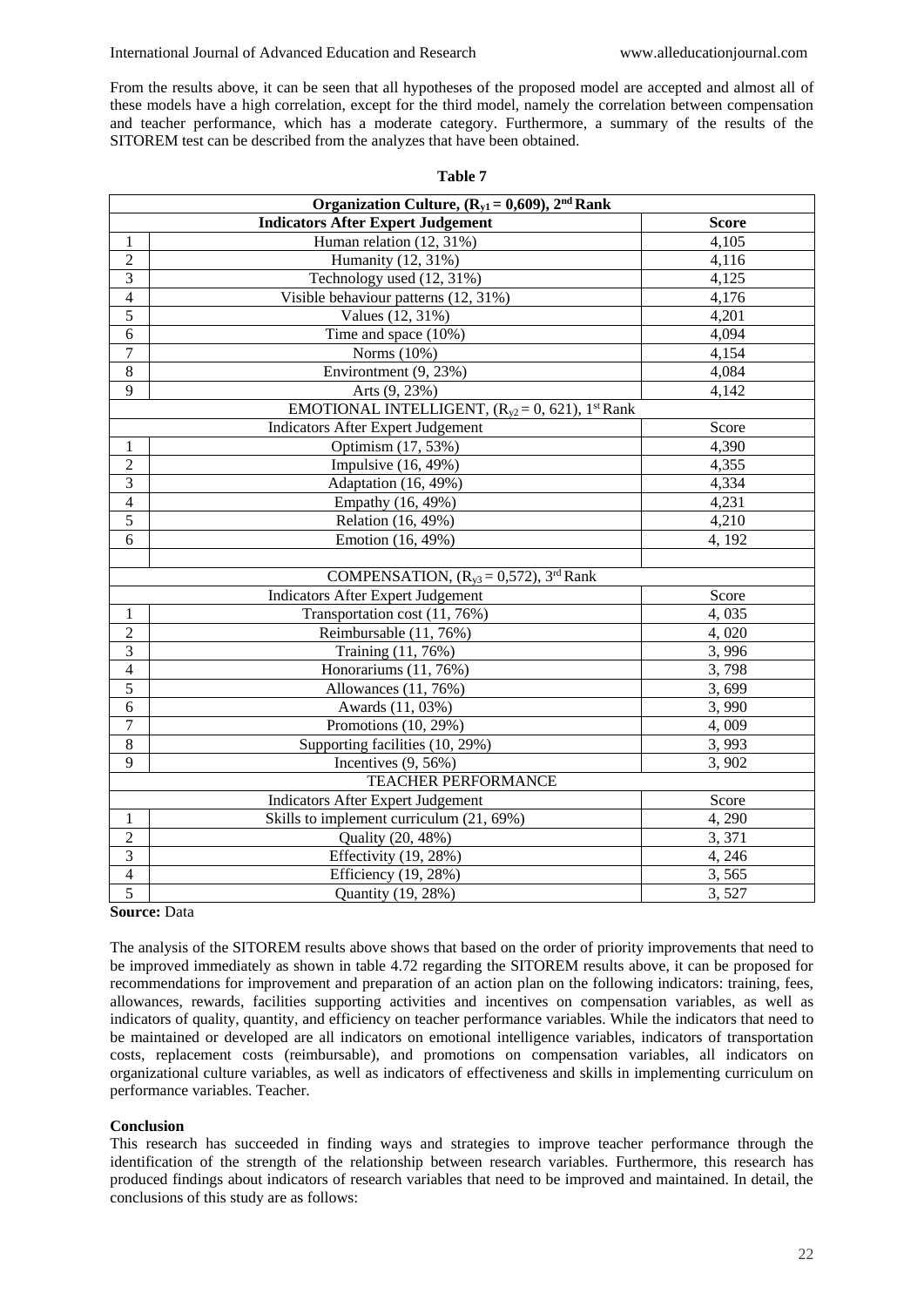- 1. There is a significant relationship with a high level of relationship strength between Organizational Culture and Teacher Performance. The better the implementation of Organizational Culture in schools, the higher the teacher's performance will be. Thus, strengthening Organizational Culture will improve Teacher Performance.
- 2. There is a significant relationship with a high level of relationship strength between Emotional Intelligence and Teacher Performance. The higher the level of emotional intelligence of the teacher, the higher the performance produced by the teacher. Thus, strengthening Emotional Intelligence will improve Teacher Performance.
- 3. There is a significant relationship with the level of strength of the moderate relationship between Compensation and Teacher Performance. The higher the compensation obtained by the teacher, the higher the teacher's performance. Thus, strengthening compensation will improve teacher performance.
- 4. There is a significant relationship with a high level of strength between Organizational Culture and Emotional Intelligence together with Teacher Performance. The better the implementation of Organizational Culture and the higher the Emotional Intelligence that the teacher has together will improve Teacher Performance. Thus, strengthening Organizational Culture and Emotional Intelligence together will improve Teacher Performance.
- 5. There is a significant relationship with a high level of strength between Organizational Culture and Compensation together with Teacher Performance. The better the implementation of Organizational Culture and Compensation together, the higher the Teacher's Performance will be. Thus, strengthening Organizational Culture and increasing Compensation together will improve Teacher Performance.
- 6. There is a significant relationship with a high level of strength between Emotional Intelligence and Compensation together with Teacher Performance. The higher the Emotional Intelligence and Compensation together, the higher the Teacher's Performance. Thus, Emotional Intelligence and Compensation together will improve Teacher Performance.
- 7. There is a very significant relationship with a high level of strength between Organizational Culture, Emotional Intelligence, and Compensation together with Teacher Performance. The better the implementation of Organizational Culture, the higher the Emotional Intelligence, and the better the compensation given to the teacher together, the higher the teacher's performance. Thus, Organizational Culture, Emotional Intelligence, and Compensation together will improve Teacher Performance.

# **Conclusion**

Based on the research results, discussion of research results, conclusions, and implications described above, it can be seen that the performance of PAUD teachers in South Tangerang City can be improved. Improving teacher performance can be done through improving and developing organizational culture, emotional intelligence, and compensation.

Based on the results of the SITOREM analysis, data and indicators for each variable, both indicators that are maintained and indicators that are prioritized, must be corrected immediately. These indicators that are already optimal must still be maintained and those that are not optimal must be corrected immediately. The order of priorities that are prioritized for improvement are: 1) training; 2) honorariums; 3) allowances; 4) awards; 5) supporting facilities; 6) incentives; 7) quality; 8) efficiency and 9) quantity. Meanwhile, the order of indicators that are maintained are 1) optimism; 2) impulsive; 3) adaptation; 4) empathy; 5) relation; 6) emotion; 7) human relations; 8) humanity; 9) technology used; 10) visible behavioral patterns; 11) values; 12) time and space; 13) norms; 14) environment; 15) art; 16) transportation costs; 17) reimbursable; 18) promotion; 19) skills to implement curriculum and 20) effectivity.

Based on the description above, there are several things that can be done as an effort for schools to improve the performance of SPS PAUD teachers in South Tangerang City. Efforts to increase this are by making improvements to several variable indicators that are still low and maintaining indicators that are already good. The following are suggestions that can be made by making improvements to several variables and indicators that are still low, especially those that fall into the "priority for immediate improvement" category and maintain or develop indicators that are already good. The implementation of each of the following suggestions is based on the scale of the results of the SITOREM analysis by considering the ability of organizational resources in each school.

# **References**

- 1. Bangun W. Manajemen Sumber Daya Manusia. Jakarta: Penerbit Erlangga, 2012.
- 2. Daft RL. New Era of Management Ninth Edition. Canada: South-Western Cengage Learning, 2010.
- 3. Dessler G. Human Resource Management. Upper Saddle River: Prentice-Hall, 2008.
- 4. Gibson JL, John Ivancevich. James Donnelly Jr., dan Robert Konopaske. Organizations: Behavior, Structure and Processes. New York: McGraw-Hill, 2012.
- 5. Hardhienata S. The Development of Scientific Identification Theory to Conduct Operation Research in Education Management. IOP Conference Series: Materials Science and Engineering. Bristol: IOP Publishing, 2017, 1-6.
- 6. Ibrahim Bafadal. Pengelolaan Perpustakaan Sekolah. Jakarta: Bumi Aksara, 2008.
- 7. Ivancevich JM. Human Resource Management. New York: McGraw-Hill, 2009.